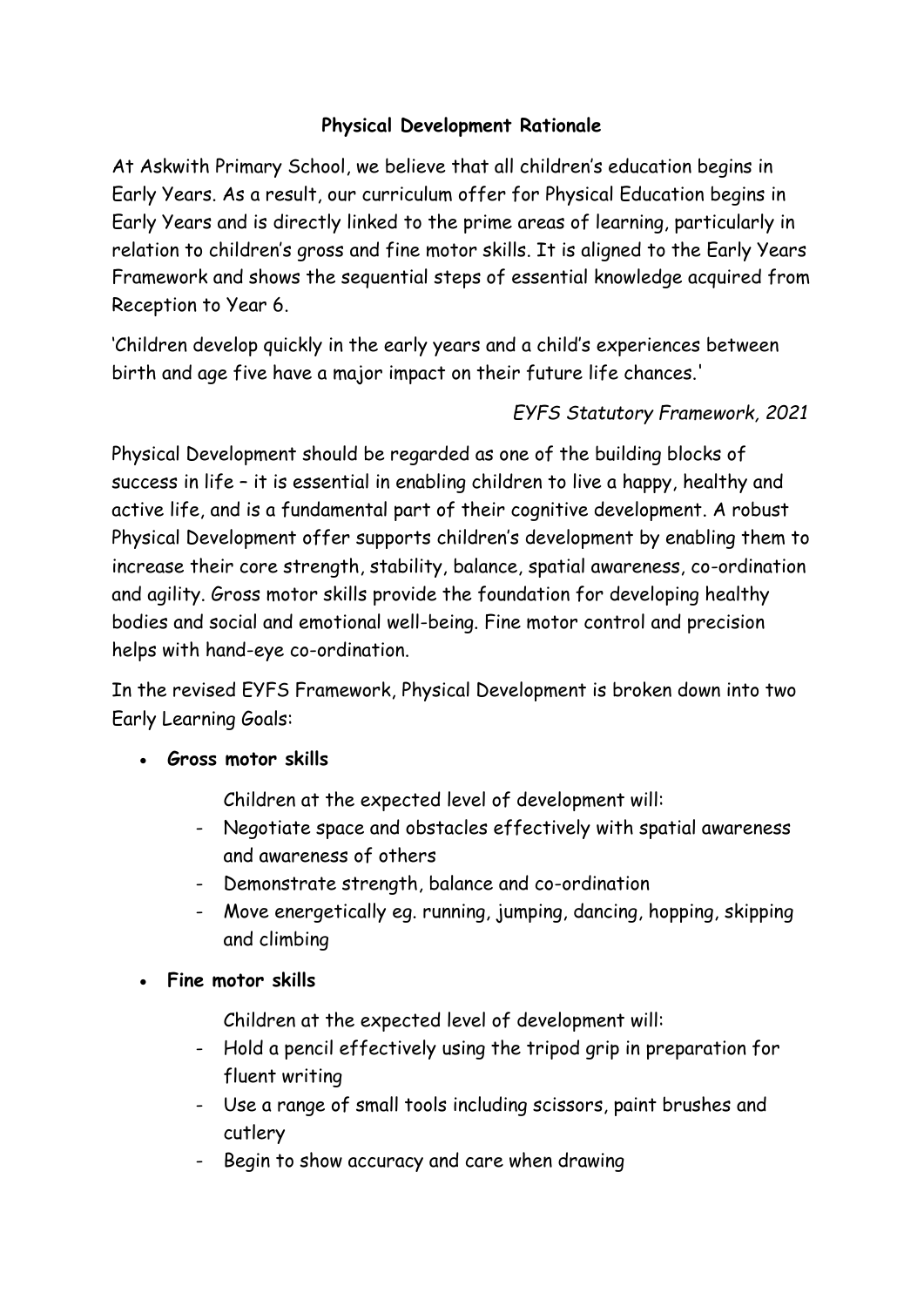| <b>Intent</b>                                                                                                                                 | Implementation                                                                                                                                                                                                                                                                                        | Impact: to be reviewed<br>at the end of each |
|-----------------------------------------------------------------------------------------------------------------------------------------------|-------------------------------------------------------------------------------------------------------------------------------------------------------------------------------------------------------------------------------------------------------------------------------------------------------|----------------------------------------------|
|                                                                                                                                               |                                                                                                                                                                                                                                                                                                       | year                                         |
| The Early Years Statutory<br>Framework (EYSF) is not the<br>curriculum                                                                        | All staff work together<br>$\bullet$<br>to produce progression<br>documents that have<br>specific end goals drawn<br>from the EYSF,<br>Development Matters and<br>Askwith curriculum                                                                                                                  |                                              |
| All pupils follow a robust<br>Physical Development<br>curriculum                                                                              | Systematic planning is in<br>$\bullet$<br>place for all pupils in<br>granular steps (this<br>includes SEND, EAL, PP<br>and vulnerable children)<br>Continuous provision is<br>٠<br>enhanced where<br>necessary to support<br>pupils meeting endpoints                                                 |                                              |
| Pupils' mental/physical health<br>prioritised:                                                                                                | Pupils given time to<br>$\bullet$<br>become secure in new<br>routines                                                                                                                                                                                                                                 |                                              |
| Systematic planning for 7<br>areas of learning and<br>development:<br>aligned to Statutory<br>$\circ$<br>Framework and<br>Development Matters | Assessment:<br>monitor administration of<br>assessments to ensure<br>alignment to EYFS<br>framework<br>new/refresher training<br>$\bullet$<br>for staff re: early<br>language and<br>communication including<br>interventions<br>monitor continuous and<br>enhanced and focused<br>provision planning |                                              |
| All EYFS staff trained in<br>updated EYFS docs<br>Dialogic approach and how<br>planned opportunities to                                       | Training:<br>new/refresher<br>$\Omega$<br>training for staff re:<br>new framework,<br>policies and practice<br>new/refresher<br>$\circ$<br>training for all staff                                                                                                                                     |                                              |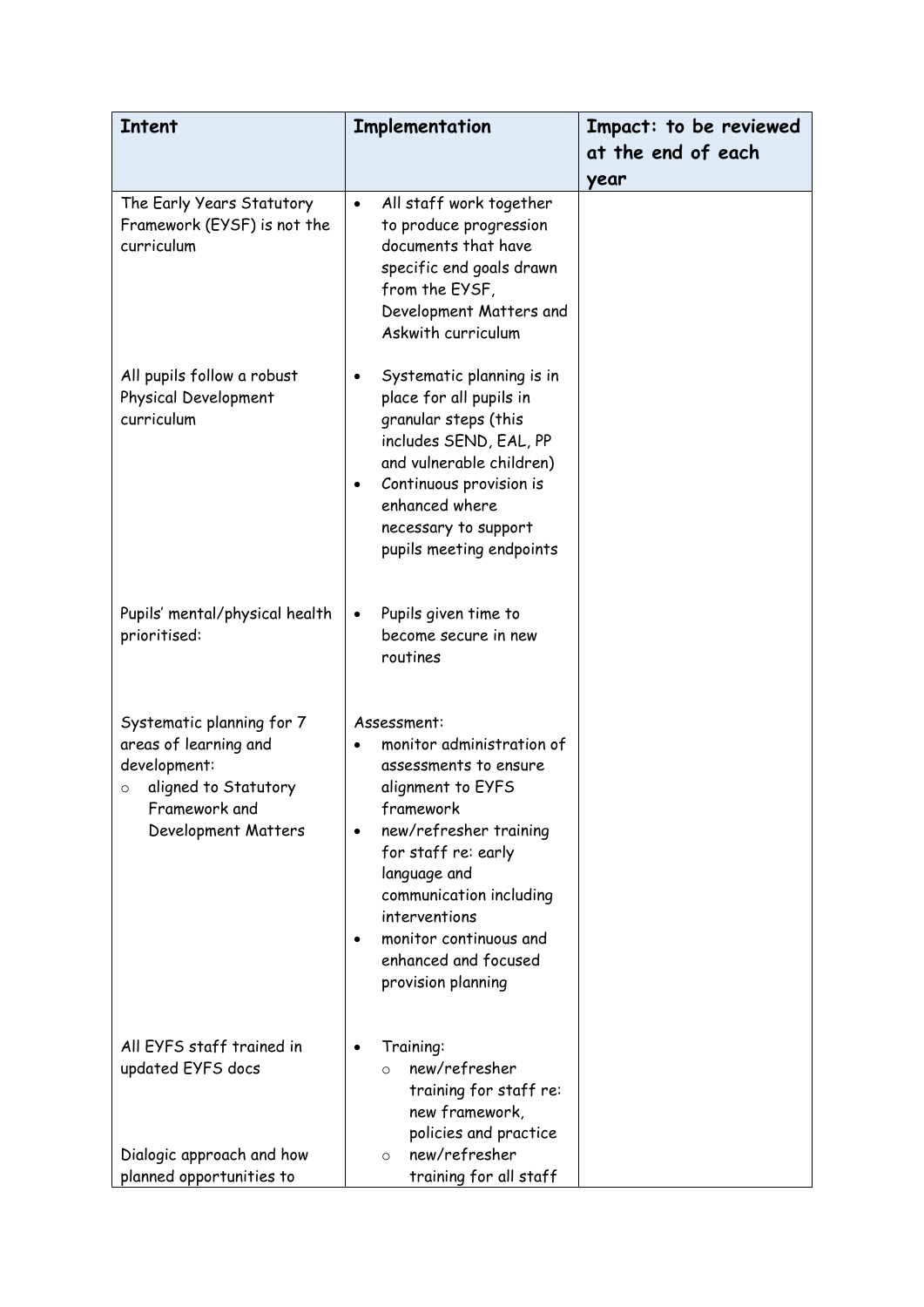| increase vocab on the agenda<br>of every staff meeting | on dialogic<br>principles/vocab on |  |
|--------------------------------------------------------|------------------------------------|--|
|                                                        | displays/focus                     |  |
|                                                        | sessions / train all               |  |
|                                                        | EYFS staff in record               |  |
|                                                        | keeping and                        |  |
|                                                        | purposeful                         |  |
|                                                        | interaction                        |  |

## **Substantive and disciplinary knowledge in Physical Development**

**Substantive knowledge** in Physical Development is threaded throughout the two ELGs. The substantive knowledge for the development of gross motor skills gives the children a foundation of skills that can be applied and developed in a variety of disciplines, sports and games e.g.:

- Negotiate space and obstacles
- Core strength, balance and co-ordination
- Energetic movement: running, jumping, dancing, hopping, skipping and climbing

The fine motor skills such as holding a pencil effectively and using a range of small tools prepare the children to write fluently and apply themselves in other disciplines such as painting, sewing and sculpture.

**Disciplinary knowledge** in Physical Development is the application of their skills in sports and games. During PE lessons and time spent in the outdoor provision, the children will be given the opportunity to do this with adult support, peer support and independently.

Throughout the year, the children are given many opportunities to apply their fine motor skills in provision and focused time with an adult. An example of the application of pencil grip is that the children will begin by writing their name in the autumn term and will move to copying and writing whole sentences in the summer term.

# **Creativity**

Creativity within Physical Development is expressed through the unique use of movement to negotiate obstacles, to create and perform routines and to play